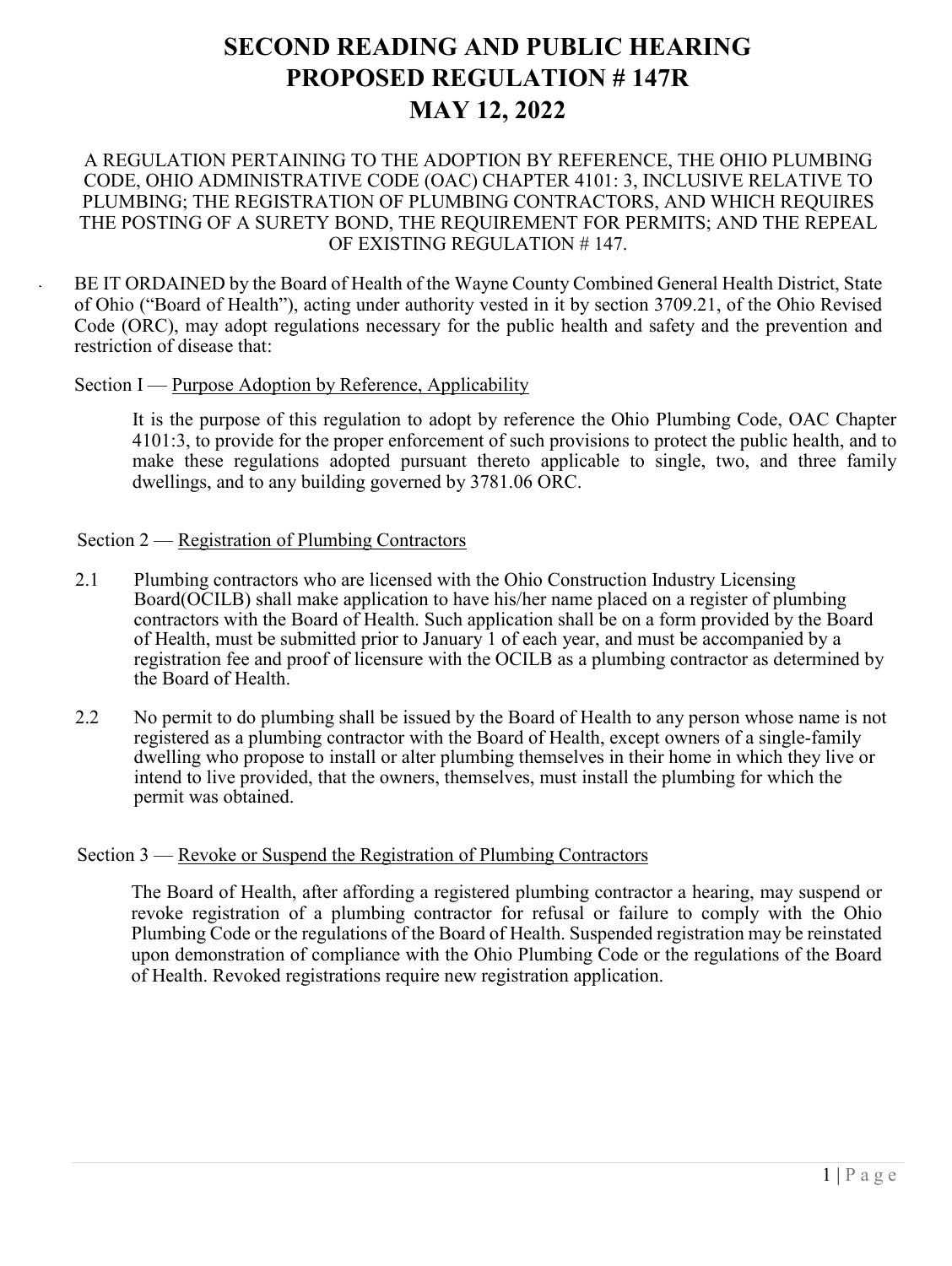# Section 4 — Plumbing Contractor Surety Required

Upon approval of an application for placement on the register of plumbing contractors, those applicants must post a surety bond with the department in the sum of \$10,000.00 in favor of the Board of Health, conditioned upon the registrant's faithful compliance with the Ohio Plumbing Code and applicable regulations of the Wayne County Board of Health. This surety bond is required to be deposited with the department on or before January 31st each year.

# Section 5 — Permit Required, Fees

- 5.1 No person shall install or alter plumbing in any single, two or three family dwelling or in any building governed by 3781.06 ORC, until a permit has been obtained from the Board of Health. Permits are not required for repairs or replacements exempted from tests under OAC 4101:3 unless these require moving any fixtures, drains, waste or vents, from their original location. Permits shall be issued to a registered plumbing contractor upon application; except permits will be issued to any owners of a single- family dwelling who desire to install themselves plumbing in the home in which they live or intend to live.
- 5.2 An application for permit to install or alter plumbing shall be made prior to starting work. The application shall be on a form provided by the Board of Health. If alteration permits are found to be needed while performing emergency repairs on plumbing systems, the permit must be obtained the next business day.
- 5.3 Each application for permit to install or alter plumbing for a single, two, or three-family dwelling shall be accompanied by an application fee and a fee for each trap, vented fixture, appliance, water heater replacement or other similar device, as established by the Board of Health.
- 5.4 Each application for permit to install or alter plumbing for a building governed by 3781.06 ORC and 3781.10 ORC shall be accompanied by application fee and a fee for each trap, vented fixture, appliance, water heater or replacement, or other similar device.
- 5.5 Whenever a re-inspection is made necessary by the failure of the applicant or plumbing contractor to have the work ready for inspection when so reported or by reason of faulty or improper installation, such person shall pay a fee established by the Board of Health for each such re-inspection and a fee established by the Board of Health for each partial inspection requested.
- 5.6 The permit shall be posted in a conspicuous place on the property where the work is being done.
- 5.7 No permit shall be issued to any person to install plumbing who is not registered or whose name is not on the register maintained by the Wayne County Board of Health as provided in Section 2.2 of these regulations, except to owners of single family dwelling to install plumbing themselves in the home in which they live or intend to live.
- 5.8 Permits may be transferred with permission of the original plumbing contractor and/or property owner.